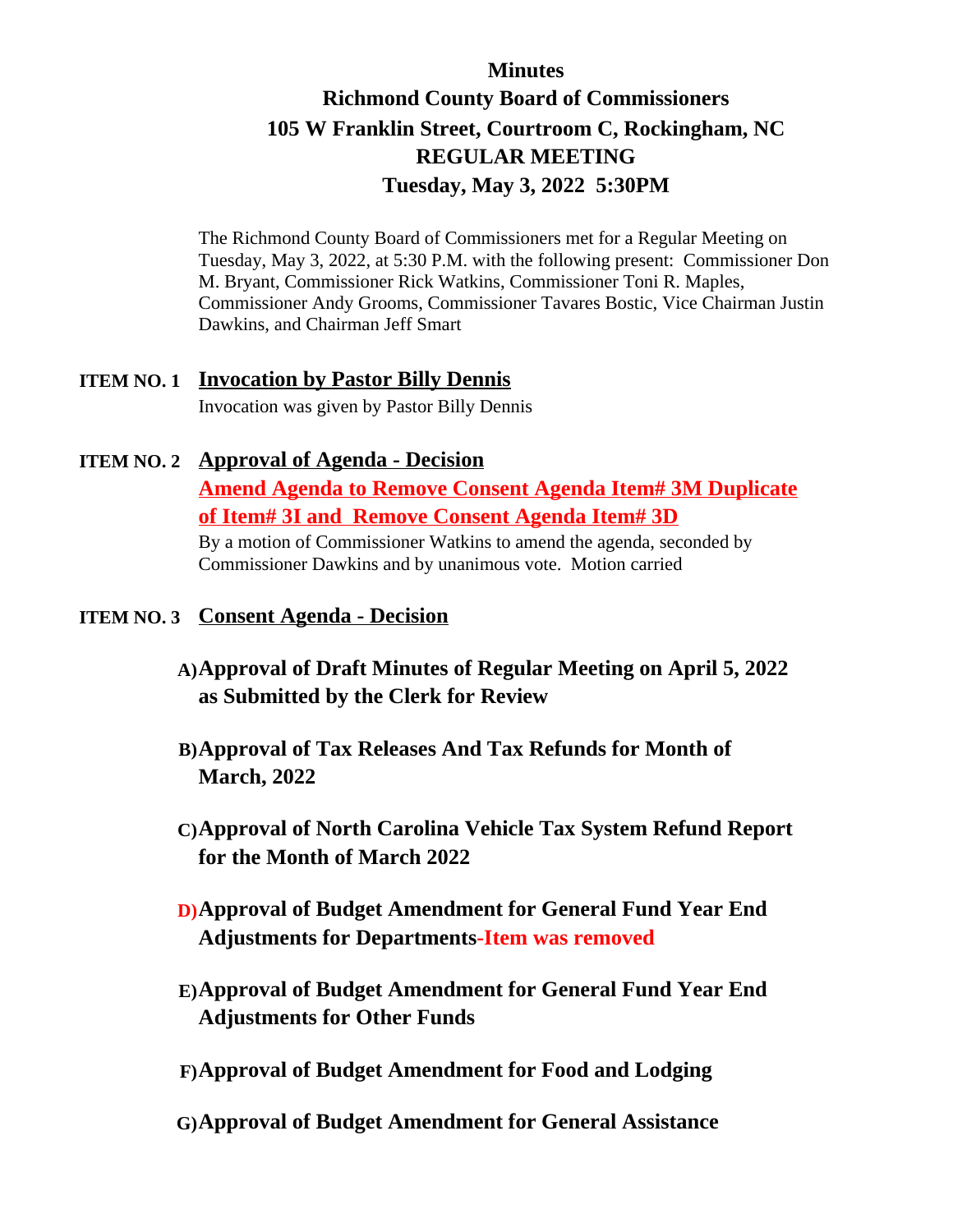- **H)Approval of Budget Amendment for Share the Light**
- **I)Approval of Budget Amendment for 2022 Supplemental 5 Nutrition Funding**
- **J)Approval of Funding for DASH Mentoring Program**
- **K)Approval of Adjustments for JCPC Programs End of Year Line Items**
- **L)Approval of FY 2022-2023 Annual JCPC Certification and JCPC Funding**
- **M)Approval of Budget Amendment for 2022 Supplemental 5 Nutrition Funding (HDC5) Item was removed**
- **N)Approval of Budget Amendment for LIEAP**
- **O)Approval of 2022 Audit Contract with Thompson, Price, Scott Adams, & Co. P.A.**

By a motion of Commissioner Grooms, seconded by Commissioner Maples and by unanimous vote. Motion carried

- **ITEM NO. 4 Open Forum for Public Comments 5:30 6:00 PM** No one signed up to speak
- **ITEM NO. 5 Update from Sandhills Center Victoria Whitt, Chief Executive Officer - Discussion**

Ms. Whitt told the board that the Sandhills Center Board of Directors decided to not request an increase in County General Funding from Richmond County. This continues our practice of not requesting an increase for the past 18 years. Funding request for FY 22-23 will be \$132,525 was presented to the board and county manager

**ITEM NO. 6 Request for Board Consideration of Proposal to form a Partnership with Charter Communications/Spectrum for Broadband Internet Expansion - Michael E Tanck, Director of Government Affairs for Charter Communications/Spectrum - Decision**

> By a motion of Commissioner Smart, seconded by Commissioner Bostic and by unanimous vote. Motion carried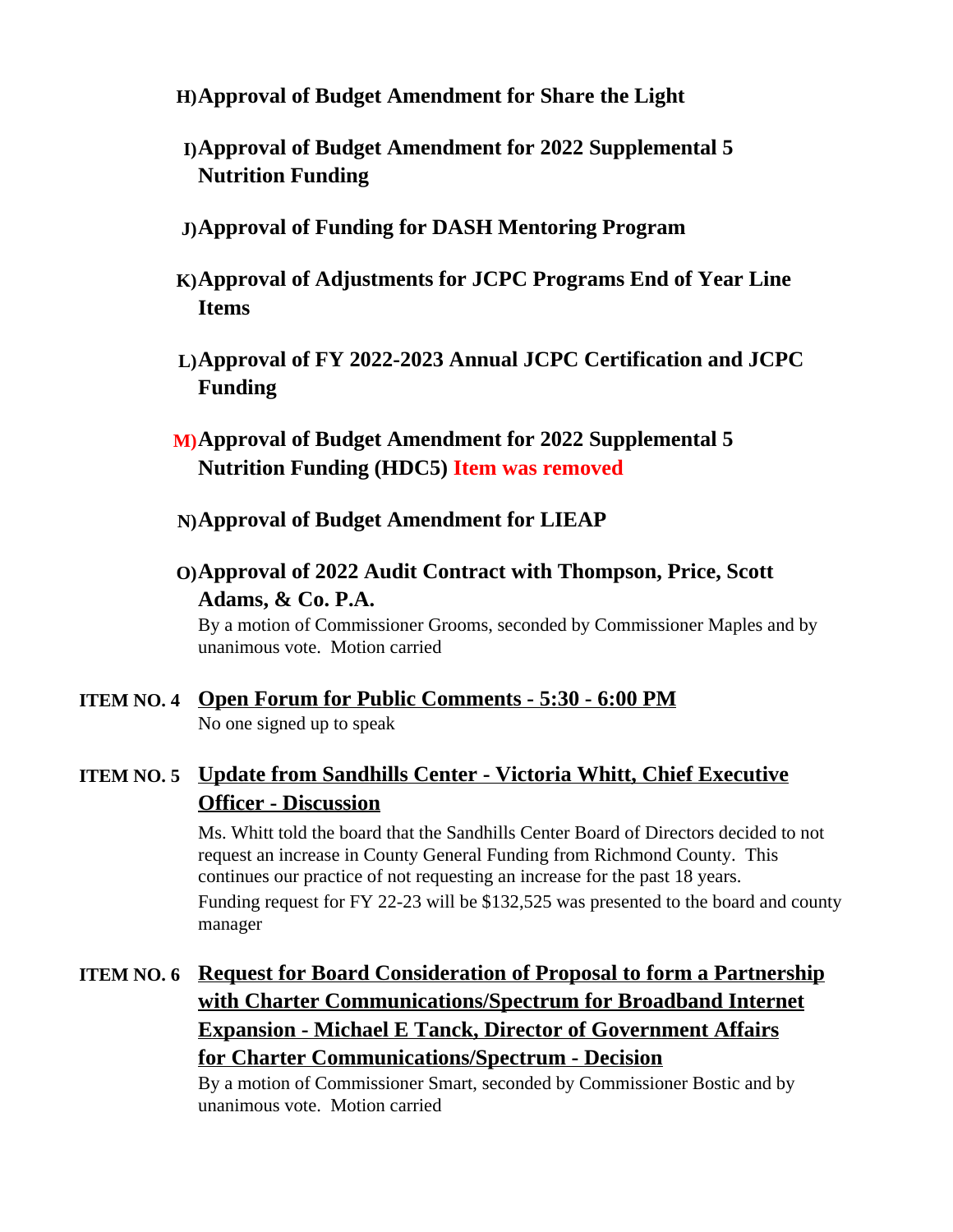#### **ITEM NO. 7 Request for Board Consideration of Approval for Budget Work Session - Bryan Land, County Manager - Decision**

By a motion of Commissioner Bryant, seconded by Commissioner Grooms and by unanimous vote. Motion carried

## **ITEM NO. 8 Request for Board Consideration of Approval of a Proclamation to Honor Richmond County's Veterans - Bryan Land, County Manager -Decision**

By a motion of Commissioner Watkins, seconded by Commissioner Dawkins and by unanimous vote. Motion carried

## **ITEM NO. 9 Request for Board Consideration of Approval of a Proclamation for Peace Officers Memorial Day and National Police Week - Bryan Land, County Manager -Decision**

By a motion of Commissioner Maples, seconded by Commissioner Grooms and by unanimous vote. Motion carried

## **ITEM NO.10 Request for Board Consideration of Approval of a Proclamation for Older Americans Month - Bryan Land, County Manager - Decision**

By a motion of Commissioner Dawkins, seconded by Commissioner Bryant and by unanimous vote. Motion carried

## **ITEM NO.11 Request for Board Consideration of Approval to Move the July Board of Commissioners Monthly Meeting - Bryan Land, County Manager, Decision**

By a motion of Commissioner Dawkins, seconded by Commissioner Watkins and by unanimous vote. Motion carried

#### **ITEM NO.12 Monthly Report by County Manager Bryan Land**

I will start out this evening with a few updates from our tax department.

Our team in collections continues to do a pheromonal job with tax collections. Our tax collection percentage continues to increase but at a slower pace as expected. As of this morning we stand at a 96.29% collection rate. For comparison, at the end of May last year we stood at 96.88%, so we do have some work still ahead of us. To close out the month of April, our final collection percentage sat at a 96.28%, one 1/hundredth from our all time April record of 96.29%. Volume in our collections department is starting to tick up slightly as more delinquent tax payers are paying before names are published in the local paper. As a reminder, we have set an internal goal of 97.50% collection rate. Our rate last year was 97.36%.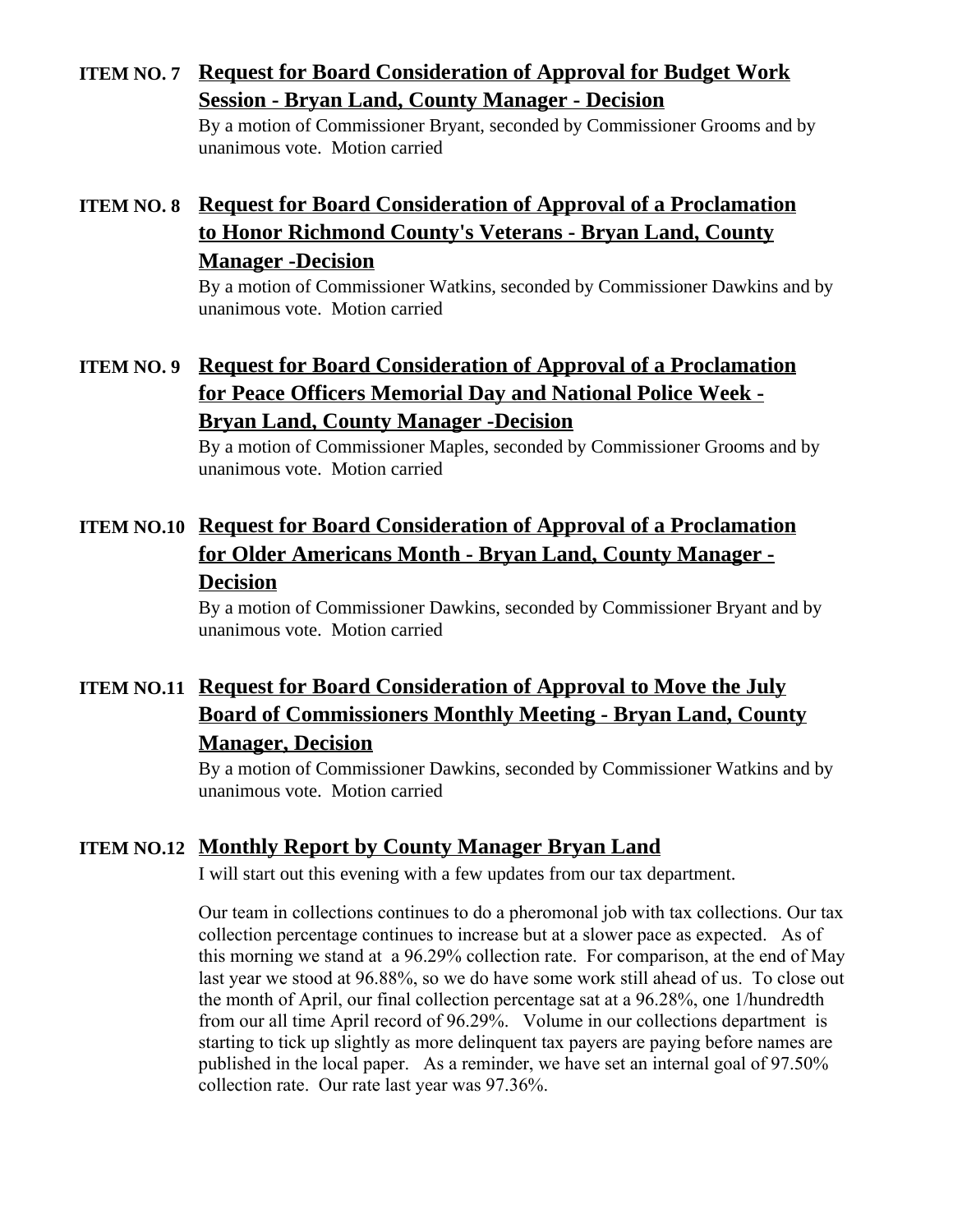Additionally our eight year property revaluation process has been underway a little over two months now. The team from Piner Appraisals have settled into Richmond County and have hit the ground running. Currently the team along with our staff are updating our valuing schedules, conducting sales analyzations and starting on field work.

Our solid waste report is as follows: We had a very strong month for roadside cleanup, our statistics ramped up considerably. We picked up 610 bags for a total of approximately 7.6 tons. Additionally, 29 tires were removed; we cleaned up 21 different roadways with Richmond County Staff and DOT forces. This month we picked up Seaboard Road, which is down Hwy 177 south of Hamlet and 2.1 tons of trash and debris were picked up on this roadway alone. Obviously a considerable amount of our increase in volume this month can be attributed to this stretch of roadway.. Our Solid Waste Enforcement Officer investigated three illegal dump sites and issued four citations and warnings.. I continue to urge citizens to join in against the fight of the litter epidemic.

A few more updates from our Solid Waste Department.

As always, our Household Hazardous Waste Day held last month was a great success. We were able to fill a tractor trailer with items that typically aren't accepted at the box sites.

Our 2022 Spring Litter Sweep campaign was also a great success! We had an outstanding turn out, I am still waiting on a few statistics to be reported, but I wanted to give the board an update on where we are as of this morning. Total of 19 groups with 213 volunteers-73% of the groups have reported and the totals are 124 bags which is approximately 1,548 lbs. collected.

Thanks again to all of the businesses, industries, and other local groups that participated. Thanks to Jacqueline Welch, Bryan Leggett, and Jerry Austin for spearheading the event.

On the topic of Economic Development, Martie and I continue to be extremely busy with completing RFI's. We are averaging two to three weekly which is the most we have seen in many years. Our active project list continues to grow monthly. The active project which included the sale of the industrial park property that the board approved last month is starting to materialize as we finished clearing the timber off the parcel last week. Additionally, we are hopeful to have an announcement/press release or two to submit soon. Additionally, we are starting to get the ball rolling on shell building #6. We have our two million dollar loan with Pee Dee Electric secured and we have released our engineers to complete a topographic survey for the site. After the topo survey is complete a grading plan will be finalized on the site.

Lastly, our 9.5 million in grants we received for the Speedway and Dragway are starting to materialize. We hope to send these infrastructure projects out to bid by the end of the summer.

Martie Butler, our Economic Developer, Vegas Jackson our Tax Administrator and I had a very fruitful meeting with Habitat for Humanity last week. Habitat has received a substantial grant and they are looking to increase their presence in Richmond County. We discussed many potential available build sites and also discussed many existing county owned parcels that may fit their needs.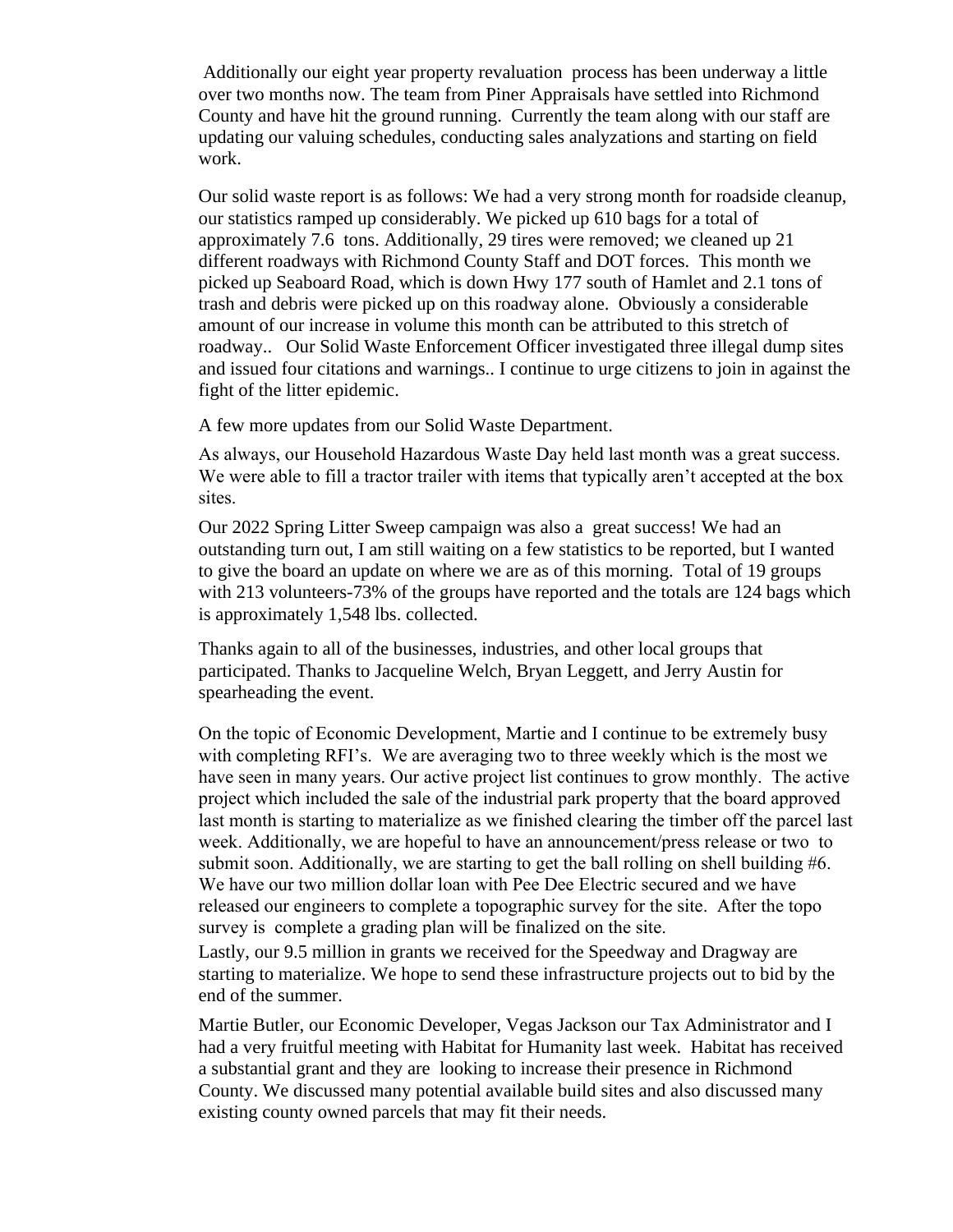As you heard a few minutes ago from Mr. Tanck, from Charter Communications, we are very excited about the possibilities of extending fiber to some of our rural areas in the county that are currently limited on options for internet and cable. This is a project Jimmy Quick, our IT Director and I have been working on for a few months. We both will be thrilled if we are successful with landing the grant and I want to personally thank our board for their commitment to continuing to grow our infrastructure in our county and to approving the required funding match.

Seg- waying to our 22-23 budget. Budget season is progressing well, we have all been extremely busy this week. We aren't balanced yet, but we are progressing in the right direction daily. I am still meeting with various department heads daily and we are continuing to tweak budget request while compiling all of the needs and request into the comprehensive budget file. I want to continue to personally thank all of our department heads for the outstanding jobs they have done on meeting the challenges at hand with this years budget. We will continue to strive to operate more efficiently and effectively while having to absorb cost increases that some of us haven't seen in our lifetime. We are certainly in uncharted territory with the extreme inflationary environment. we are currently in. Just to highlight one small portion of our budget that is witnessing some considerable increases is our water department. We were reviewing chemical increases from our water department last week and the figures were astounding as some chemicals have increased by over 50% in the last two years. With that being said, our department heads should be commended on their efforts during this budget process as most of their budgets are coming in flat or with minimal increases. We all work vigorously to find alternate methods of funding such as grant opportunities when available to lessen the burden on our tax payers. On another note, We have finalized our ambulance contract with FirstHealth which will be presented to the board next month for final approval. I was very pleased with where the negotiations ended up. FirstHealth has always been a great partner for the County and I am looking forward to continuing the great collaboration that we have established.

We also met with the school system a few weeks ago. As you are aware, the schools are one of the largest sectors of our budget coming in at approximately 11 million or  $1/5<sup>th</sup>$  of our total annual budget. We are continuing to strive to increase teacher supplements. Teacher supplements have been and will continue to be a priority of our Board to attain and retain the best and brightest staff available. I want the board to rest assured Cary and I have the supplement increase plugged into this years draft budget.

And lastly, I did want to briefly remind everyone on the dates and locations for early voting.

Richmond County Cooperative Extension Office

123 Caroline Street, Rockingham

Weekdays - 8:AM until 7:30PM and Saturday, May 14th from 8:00AM until 3:00PM